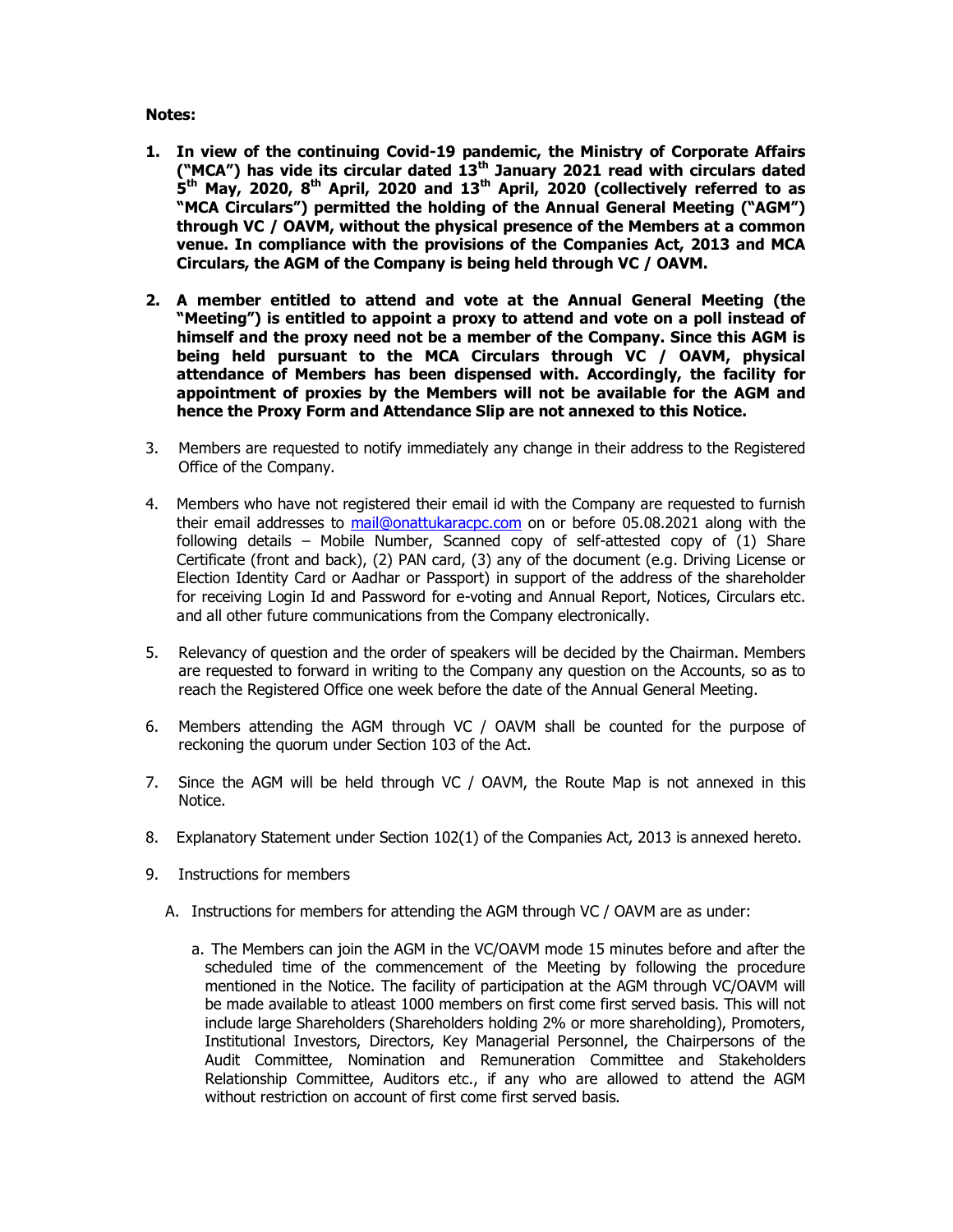- b. In line with the Ministry of Corporate Affairs (MCA) Circular No. 17/2020 dated April 13 2020, the Notice calling the AGM has been uploaded on the website of the Company at www.onattukaracpc.com. The AGM Notice is also disseminated on the website of CDSL (agency for providing the Remote e-Voting facility and e-voting system during the AGM) i.e. www.evotingindia.com
- B. The instructions for shareholders for remote e-voting are as under:
- a. The voting period begins on August 8, 9.00 AM and ends on August 10, 5.00 PM. During this period, shareholders' of the Company holding shares either in physical form or in dematerialized form, as on the cut-off date (August 5, 2021) may cast their vote electronically. The e-voting module shall be disabled by CDSL for voting thereafter.
- b. Shareholders who have already voted prior to the meeting date would not be entitled to vote during the meeting.
- c. The shareholders should log on to the e-voting website www.evotingindia.com.
- d. Click on "Shareholders" module
- e. Now enter your User ID received on your registered email ID from CDSL Shareholders who have not registered their email ID shall contact company for evoting
- a. Next enter the Image Verification as displayed
- b. Next Enter Password in Password Column
- c. Next Click on Login.
- d. After entering these details appropriately, click on "SUBMIT" tab.
- e. Click on the EVSN for the relevant ONATTUKARA COCONUT PRODUCER COMPANY LIMITED on which you choose to vote.
- f. On the voting page, you will see "RESOLUTION DESCRIPTION" and against the same the option "YES/NO" for voting. Select the option YES or NO as desired. The option YES implies that you assent to the Resolution and option NO implies that you dissent to the Resolution.
- g. Click on the "RESOLUTIONS FILE LINK" if you wish to view the entire Resolution details.
- h. After selecting the resolution you have decided to vote on, click on "SUBMIT". A confirmation box will be displayed. If you wish to confirm your vote, click on "OK", else to change your vote, click on "CANCEL" and accordingly modify your vote.
- i. Once you "CONFIRM" your vote on the resolution, you will not be allowed to modify your vote.
- j. You can also take a print of the votes cast by clicking on "Click here to print" option on the Voting page.
- k. Shareholders can also cast their vote using CDSL's mobile app "**m-Voting**". The m-Voting app can be downloaded from respective Store. Please follow the instructions as prompted by the mobile app while Remote Voting on your mobile.

# PROCESS FOR THOSE SHAREHOLDERS WHOSE EMAIL ADDRESSES ARE NOT REGISTERED WITH THE COMPANY FOR OBTAINING LOGIN CREDENTIALS FOR E-VOTING FOR THE RESOLUTIONS PROPOSED IN THIS NOTICE:

Please provide necessary details like Mobile Number, Scanned copy of self-attested copy of (1) Share Certificate (front and back), (2) PAN card, (3) any of the document (e.g. Driving License or Election Identity Card or Aadhar or Passport) in support of the address of the shareholder by email to Company email id: mail@onattukaracpc.com on or before August 5, 2021.

### INSTRUCTIONS FOR SHAREHOLDERS ATTENDING THE AGM THROUGH VC/OAVM ARE AS UNDER: Shareholders are requested to download ZOOM Meeting Application in advance to attend the AGM through Video Conferencing

(i) The shareholders should log on to the e-voting website www.evotingindia.com.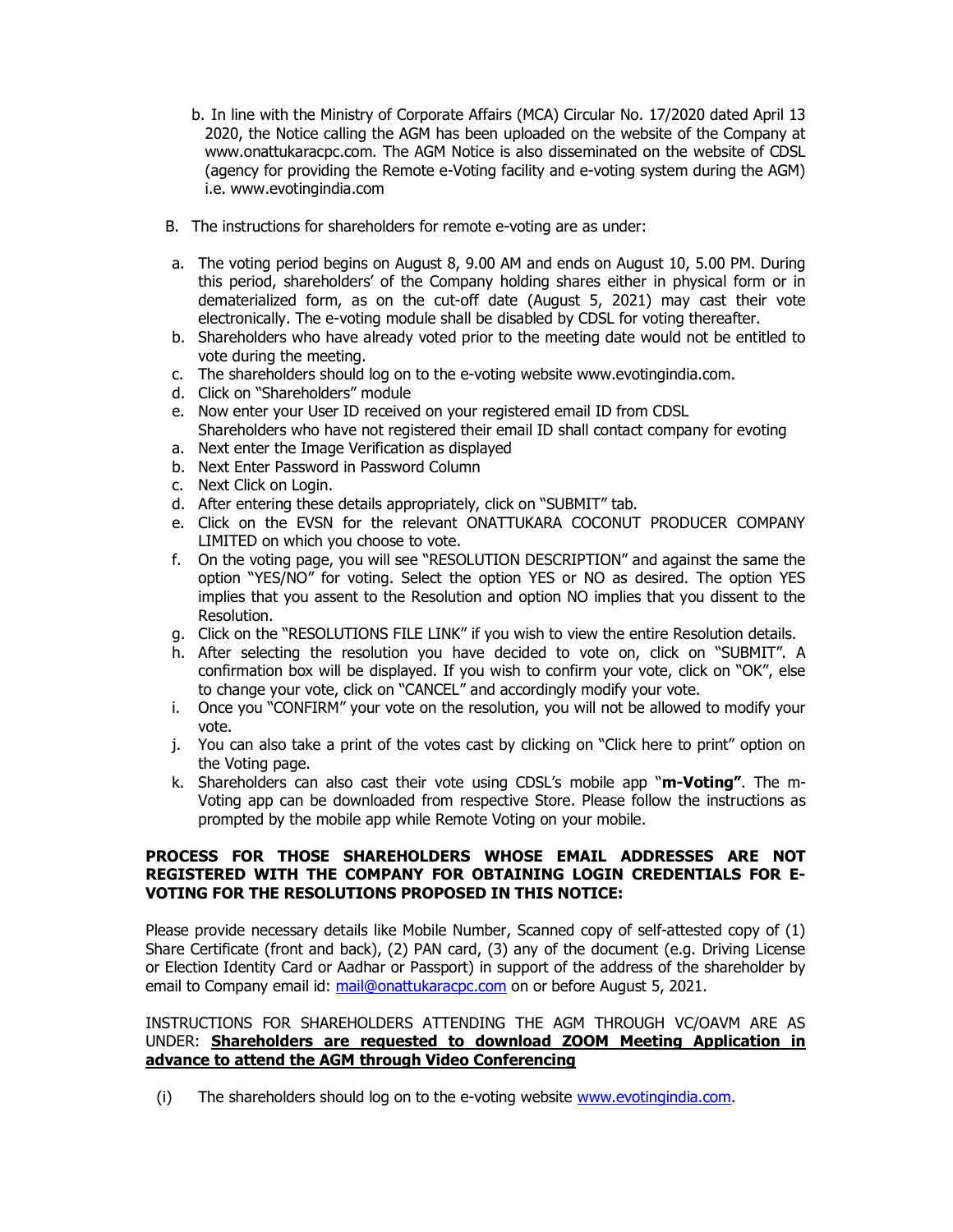- (ii) Shareholders/Viewers can join the meeting 30 minutes before meeting time by following the following step by step process.
- (iii) Click on "Shareholders" module.
- (iv) Now enter your User ID received on your registered email ID from CDSL Shareholders who have not registered their email ID shall contact company for evoting
- (v) Next enter the Image Verification as displayed
- (vi) Next Enter Password in Password Column
- (vii) Next Click on Login.
- (viii) After entering these details appropriately, click on "SUBMIT" tab.
	- 1. Those shareholders who have registered themselves as a speaker will only be allowed to express their views/ask questions during the meeting.
	- 2. After entering these details appropriately, click on "SUBMIT" tab.
	- 3. Shareholders will then directly reach the Company selection screen.
	- 4. Click on the Live Streaming Link available in column before EVSN to join meeting.
	- 5. Enter your Name and Email ID and click on Join Now/Submit to attend AGM
	- 6. Click on the EVSN for the relevant Company ONATTUKARA COCONUT PRODUCER COMPANY LIMITED on which you choose to vote. Kindly click on Live streaming link before voting.
	- 7. Shareholders who would like to express their views/ask questions during the meeting may register themselves as a speaker by sending their request in advance atleast  $\bar{z}$  days prior to meeting mentioning their name, certificate number, email id, mobile number at mail@onattukaracpc.com.
	- 8. The shareholders wish to speak on AGM day, register name and who do not wish to speak during the AGM but have queries may send their queries in advance 7 days prior to meeting mentioning their name, certificate number, email id, mobile number at mail@onattukaracpc.com. These queries will be replied to by the company suitably by email.

# INSTRUCTIONS FOR SHAREHOLDERS FOR E-VOTING DURING THE AGM/EGM ARE AS UNDER:-

- 1. The procedure for e-Voting on the day of the AGM is same as the instructions mentioned above for Remote e-voting.
- 2. Only those shareholders, who are present in the AGM through VC/OAVM facility and have not casted their vote on the Resolutions through remote e-Voting and are otherwise not barred from doing so, shall be eligible to vote through e-Voting system available during the AGM.
- 3. If any Votes are cast by the shareholders through the e-voting available during the AGM and if the same shareholders have not participated in the meeting through VC/OAVM facility, then the votes cast by such shareholders shall be considered invalid as the facility of e-voting during the meeting is available only to the shareholders attending the meeting.
- 4. Shareholders who have voted through Remote e-Voting will be eligible to attend the AGM. However, they will not be eligible to vote at the EGM/AGM.

If you have any queries or issues regarding attending AGM & e-Voting from the CDSL e-Voting System, you can write an email to helpdesk.evoting@cdslindia.com or contact at 022- 23058738 and 022-23058542/43.

All grievances connected with the facility for voting by electronic means may be addressed to Mr. Rakesh Dalvi, Sr. Manager, (CDSL, ) Central Depository Services (India) Limited, A Wing, 25th Floor, Marathon Futurex, Mafatlal Mill Compounds, N M Joshi Marg, Lower Parel (East), Mumbai - 400013 or send an email to helpdesk.evoting@cdslindia.com or call on 022-23058542/43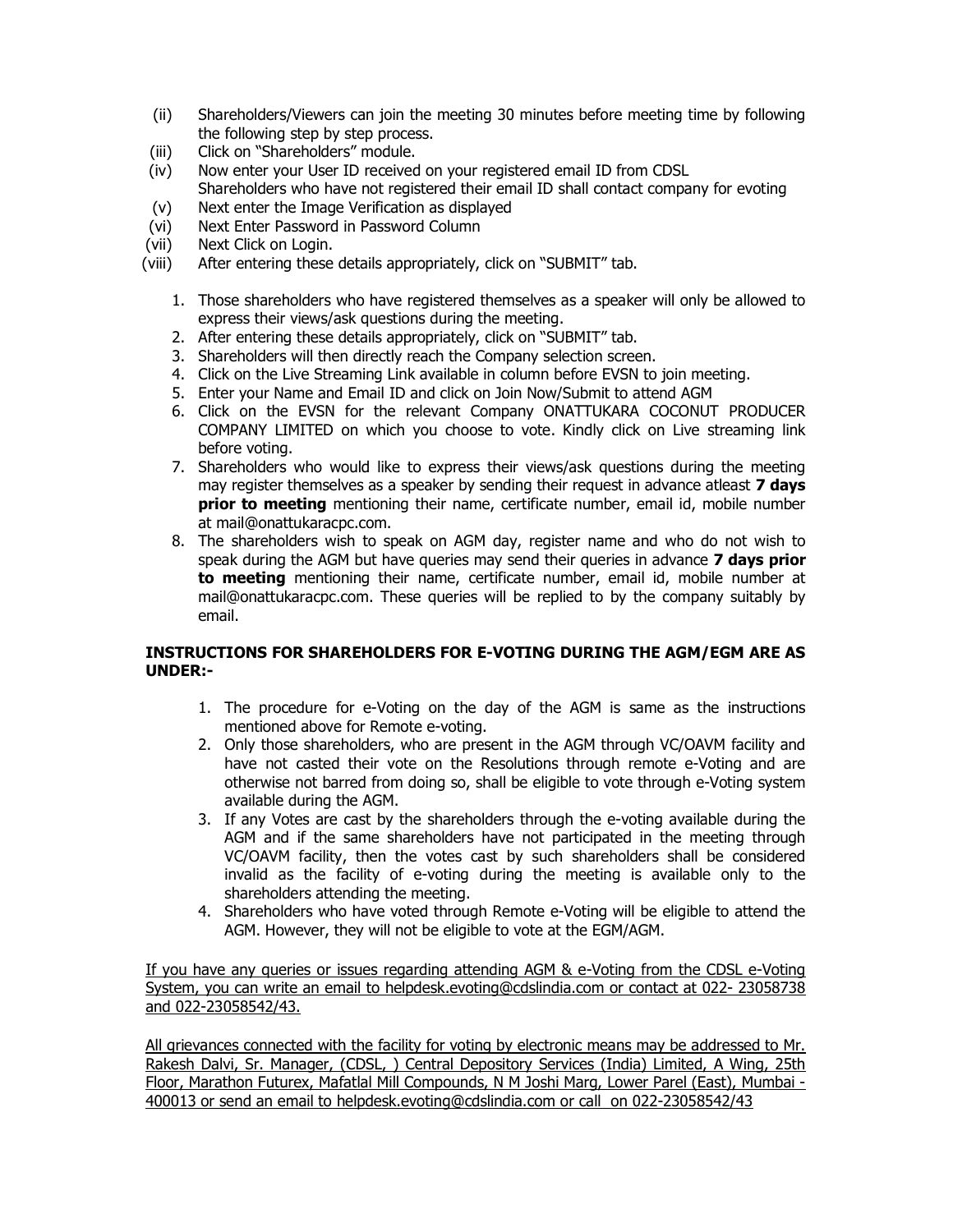# STATEMENT TO BE ANNEXED PURSUANT TO SECTION 102(1) OF THE COMPANIES ACT, 2013

#### Item No. 3 to 7: Appointment of Directors

In the present situation, the Board feels it's desirable to appoint more directors in the Company. In the opinion of the Board, Mr. Thomas Thoppil Vadakkathil Thomas, Mr. Thomas Meenathethil Mathunny, Mr. Mohanan Kuttan Vaidyan, Mr. Sukumaran Kochummini and Mr. Ravi Narayanan who are proposed to be appointed as a Directors of the Company, fulfils the conditions specified under Section 378P and does not disqualify for appointment as director under section 164. The board received the notice of candidature signifying their candidature as directors from Mr. Koppara Samuel Alexander. After Considering their experience and ability and benefit which the Company will derive from the association with them, the board of directors recommends their appointment as directors of the Company. Hence these resolutions are proposed.

As per section 102(1) of the Companies Act, 2013, none of the directors of the Company are interested in these resolutions.

The special businesses transacted at the meeting of the company do not relate to or affects any other Company. So disclosure pursuant to Sec 102(2)(b) of the Companies Act, 2013 is not applicable.

As required by section 102(3) of the Companies Act, 2013, the documents with regard to the appointment shall be available for inspection at the registered office of the Company during business hours.

## Item No. 8: Re-appointment of Mr. Ajayakumara Kurup Kaleekavadakathil Ramakrishna Kurup (DIN - 07595637) as Director of the Company

Mr. Ajayakumara Kurup Kaleekavadakathil Ramakrishna Kurup (DIN - 07595637) was appointed as director of the Company on 22.08.2016 for a period of 5 years. His term will expire on  $21<sup>st</sup>$ August, 2021. Being eligible for re-appointment, the board decided to re-appoint him as Director of the Company with effect from 22.08.2021 for a period of 3 years. The board received the notice of candidature signifying his candidature as director from Mr. Koppara Samuel Alexander. As per Section 378P of the Companies Act, 2013, shareholder approval needs to be obtained in the Annual General Meeting of the Company for his re-appointment. Hence the resolution.

As per section 102(1) of the Companies Act, 2013, none of the directors of the Company are interested in the resolution except Mr. Ajayakumara Kurup Kaleekavadakathil Ramakrishna Kurup.

The special businesses transacted at the meeting of the company do not relate to or affects any other Company. So disclosure pursuant to Sec 102(2)(b) of the Companies Act, 2013 is not applicable.

As required by section 102(3) of the Companies Act, 2013, the documents with regard to the appointment shall be available for inspection at the registered office of the Company during business hours.

#### As per the requirement of Secretarial Standard 2, the following information relating to the directors to be appointed/re-appointed as contained in Item No. 3 to 8 are furnished below:

| <b>Particulars</b> | <b>Information</b>         | <b>Information</b>     |
|--------------------|----------------------------|------------------------|
| <b>Name</b>        | Thomas Thoppil Vadakkathil | Thomas<br>Meenathethil |
|                    | Thomas                     | Mathunny               |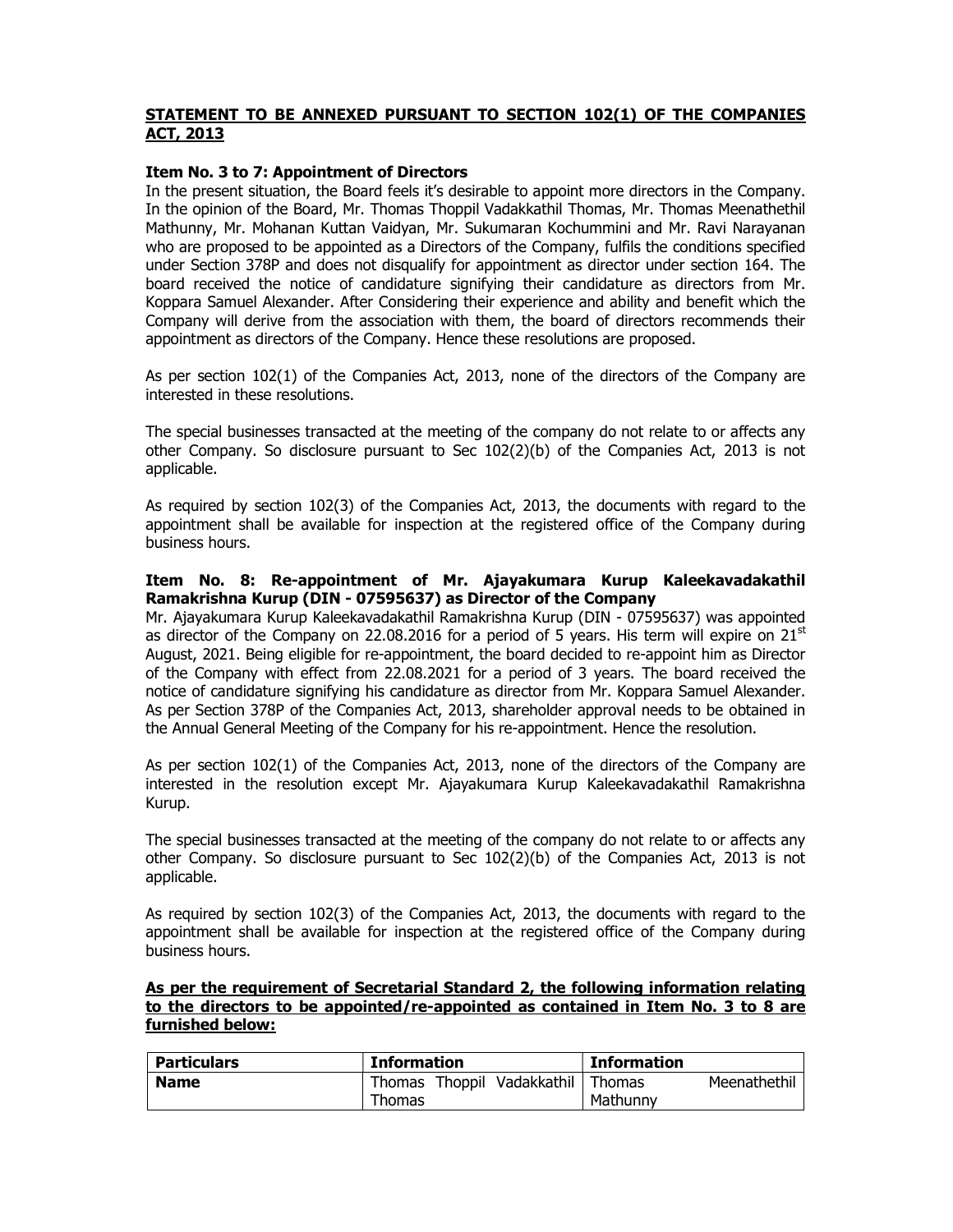| Age                                                                                                                                | 65                                                                                                                                                                                                        | 69                                                                                                                                                                                                                                                                                                                                                                                               |
|------------------------------------------------------------------------------------------------------------------------------------|-----------------------------------------------------------------------------------------------------------------------------------------------------------------------------------------------------------|--------------------------------------------------------------------------------------------------------------------------------------------------------------------------------------------------------------------------------------------------------------------------------------------------------------------------------------------------------------------------------------------------|
| Qualification                                                                                                                      | BA                                                                                                                                                                                                        | B.Sc. LLB                                                                                                                                                                                                                                                                                                                                                                                        |
| <b>Experience</b>                                                                                                                  | President of MILMA society<br>for the last 25 years<br>Rendered 5 years valuable<br>service in the capacity of<br>Director, Onattukara Coconut<br>Producer Company.<br>He is a Progressive farmer<br>too. | Vice-President<br>of<br>Bharanickavu<br>Panchayath<br>Producer's<br>Coconut<br>Federation, Former member<br>of<br>Kerala<br>Public<br>Service<br>Commission, Former Senate<br>member of Kerala University.<br>President of Association of<br>Onattukara Farmer's Clubs.<br>He is a well-known farmer in<br>locality, Served<br>the<br>the<br>Company in the capacity of<br>Director for 5 years. |
| Terms and conditions of<br>appointment                                                                                             | As per the Resolution at Item<br>No. 3                                                                                                                                                                    | As per the Resolution at Item<br>No. 4                                                                                                                                                                                                                                                                                                                                                           |
| <b>Remuneration sought to</b><br>be paid                                                                                           |                                                                                                                                                                                                           |                                                                                                                                                                                                                                                                                                                                                                                                  |
| <b>Remuneration</b><br>Last<br>drown                                                                                               |                                                                                                                                                                                                           |                                                                                                                                                                                                                                                                                                                                                                                                  |
| Date of first appointment<br>on Board                                                                                              | 23/06/2016                                                                                                                                                                                                | 03/02/2015                                                                                                                                                                                                                                                                                                                                                                                       |
| <b>Shareholding</b><br>in.<br>the<br>company                                                                                       | 12499 equity shares of Rs.<br>$10/-$ each                                                                                                                                                                 | 12515 equity shares of Rs.<br>$10/-$ each                                                                                                                                                                                                                                                                                                                                                        |
| Relationship with other<br>Directors, Manager and<br>other<br><b>Managerial</b><br>Key<br><b>of</b><br>the<br>Personnel<br>company |                                                                                                                                                                                                           |                                                                                                                                                                                                                                                                                                                                                                                                  |
| Number of Meetings of<br>attended<br>the<br><b>Board</b><br>during the year                                                        |                                                                                                                                                                                                           |                                                                                                                                                                                                                                                                                                                                                                                                  |
| <b>Other</b><br>Directorships,<br>Membership/<br>Chairmanship<br>οf<br><b>Committees</b><br>other<br>оf<br><b>Boards</b>           | Nil                                                                                                                                                                                                       | Nil                                                                                                                                                                                                                                                                                                                                                                                              |

| <b>Particulars</b> | <b>Information</b>                           | <b>Information</b>                                         |
|--------------------|----------------------------------------------|------------------------------------------------------------|
| <b>Name</b>        | Mohanan Kuttan Vaidyan                       | Sukumaran Kochummini                                       |
| Age                | 73                                           | 73                                                         |
| Qualification      | B.Sc. LLB                                    | <b>BA</b>                                                  |
| <b>Experience</b>  | A prominent coconut farmer,                  | Former member of Kandalloor                                |
|                    | President of Muthukulam                      | Grama Panchayath<br>and                                    |
|                    | Panchayath Coconut                           | <b>Block</b><br>Muthukulam                                 |
|                    |                                              | Producer's Federation,   Panchayath. Former President      |
|                    | Advocate in Mavelikara Bar I                 | of Agricutural Co-operative                                |
|                    | for the last 40 years, Entered   Development | Bank,                                                      |
|                    | into                                         | public life through Karthikappally. President of           |
|                    | Student                                      | and Youth   Velanchira Coconut Producer's                  |
|                    | Federation.<br>Founder                       | Federation. Director Board                                 |
|                    |                                              | President of Mavelikara Taluk   Member of - SN Trust, KPCC |
|                    | Co-operative                                 | Society.   member, Coirfed Executive                       |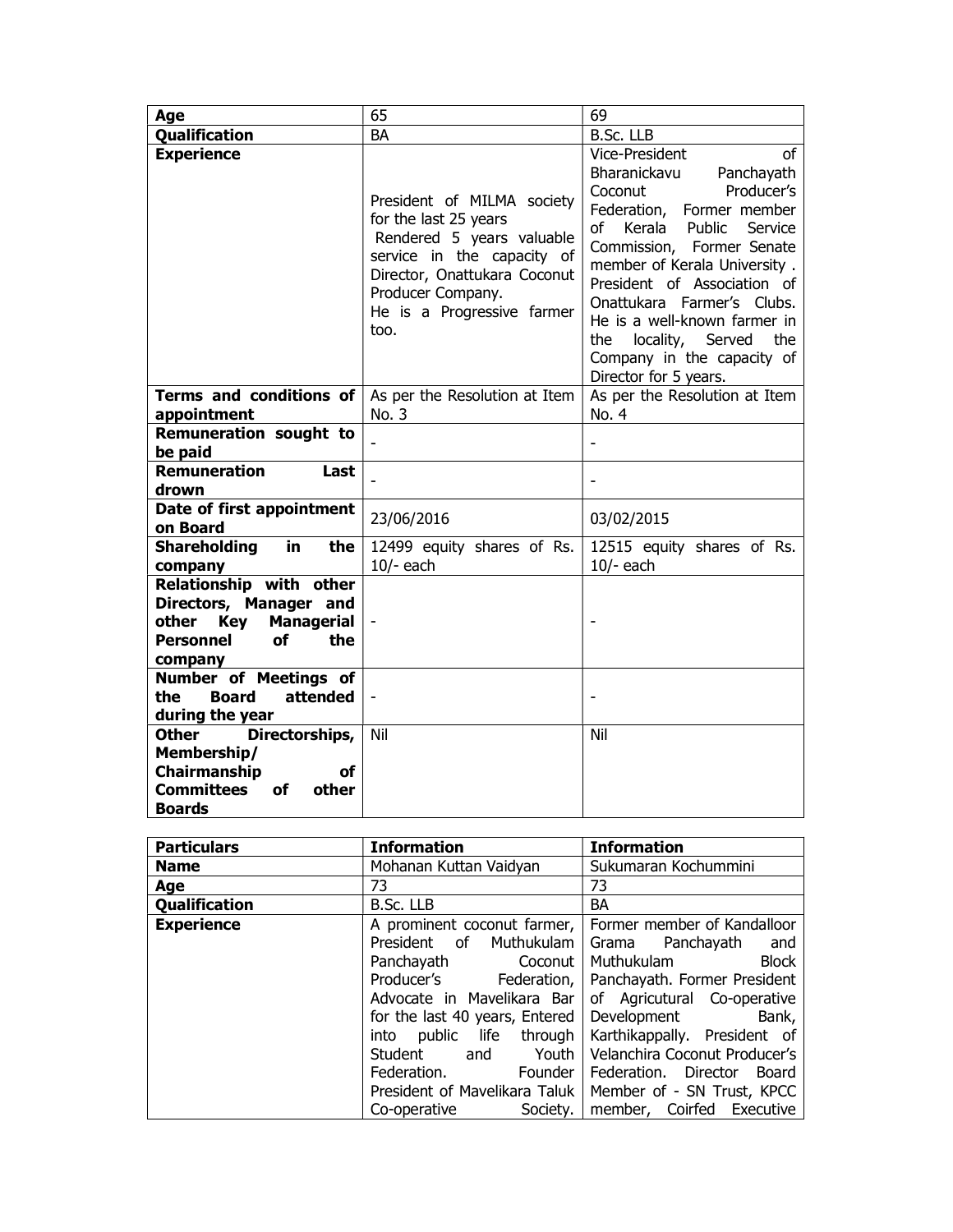|                                                                                                                                    | Rendered yeomen service as<br>Director of the Onattukara<br>Company for 5 years. | Director, Cochin Oil Merchants<br>Association Director.<br>the.<br>Onattukara<br>Served<br>Coconut Producer Company in<br>the capacity of Director for 5 |
|------------------------------------------------------------------------------------------------------------------------------------|----------------------------------------------------------------------------------|----------------------------------------------------------------------------------------------------------------------------------------------------------|
| Terms and conditions of<br>appointment                                                                                             | As per the Resolution at Item<br>No. 5                                           | vears.<br>As per the Resolution at Item<br>No. 6                                                                                                         |
| <b>Remuneration sought to</b><br>be paid                                                                                           |                                                                                  |                                                                                                                                                          |
| <b>Remuneration</b><br>Last<br>drown                                                                                               |                                                                                  | $\overline{\phantom{a}}$                                                                                                                                 |
| Date of first appointment<br>on Board                                                                                              | 30/03/2015                                                                       | 03/02/2015                                                                                                                                               |
| Shareholding<br>in<br>the<br>company                                                                                               | 2500 equity shares of Rs.<br>$10/-$ each                                         | 12515 equity shares of Rs.<br>$10/-$ each                                                                                                                |
| Relationship with other<br>Directors, Manager and<br>other<br>Key<br><b>Managerial</b><br>the<br><b>Personnel</b><br>οf<br>company |                                                                                  |                                                                                                                                                          |
| <b>Number of Meetings of</b><br><b>Board</b><br>attended<br>the<br>during the year                                                 |                                                                                  |                                                                                                                                                          |
| Directorships,<br>Other<br>Membership/<br>Chairmanship<br>οf<br>Committees<br>οf<br>other<br><b>Boards</b>                         | Nil                                                                              | Nil                                                                                                                                                      |

| <b>Particulars</b>                       | <b>Information</b>                                                                                                                                                                                                                                                                              | <b>Information</b>                                                                                                                                                                                        |
|------------------------------------------|-------------------------------------------------------------------------------------------------------------------------------------------------------------------------------------------------------------------------------------------------------------------------------------------------|-----------------------------------------------------------------------------------------------------------------------------------------------------------------------------------------------------------|
| <b>Name</b>                              |                                                                                                                                                                                                                                                                                                 | Kurup<br>Ajayakumara                                                                                                                                                                                      |
|                                          | Ravi Narayanan                                                                                                                                                                                                                                                                                  | Kaleekavadakathil                                                                                                                                                                                         |
|                                          |                                                                                                                                                                                                                                                                                                 | Ramakrishna Kurup                                                                                                                                                                                         |
| Age                                      | 67                                                                                                                                                                                                                                                                                              | 66                                                                                                                                                                                                        |
| Qualification                            | B.Sc                                                                                                                                                                                                                                                                                            | B. Sc. Diploma in Engg.                                                                                                                                                                                   |
| <b>Experience</b>                        | President of Krishnapuram<br>Grama Panchayath, Member<br>of Executive Committee of<br>Krishnapuram Panchayath,<br>KPCC Secretary, President of<br>Coconut Producer's<br>"Thachadi Prabhakaran<br>Smaraka Samithi", Kerala.<br>Served the Company for 5<br>years in the capacity of<br>Director. | Serving in Bin Fayadha<br>Electronic Company, UAE for<br>28 years. A progressive<br>Federation. President of farmer and a social activist,<br>Director of the Onattukara<br>Company for the last 5 years. |
| Terms and conditions of<br>appointment   | As per the Resolution at Item<br>No. 7                                                                                                                                                                                                                                                          | As per the Resolution at Item<br>No. 8                                                                                                                                                                    |
| <b>Remuneration sought to</b><br>be paid |                                                                                                                                                                                                                                                                                                 |                                                                                                                                                                                                           |
| <b>Remuneration</b><br>Last<br>drown     |                                                                                                                                                                                                                                                                                                 |                                                                                                                                                                                                           |